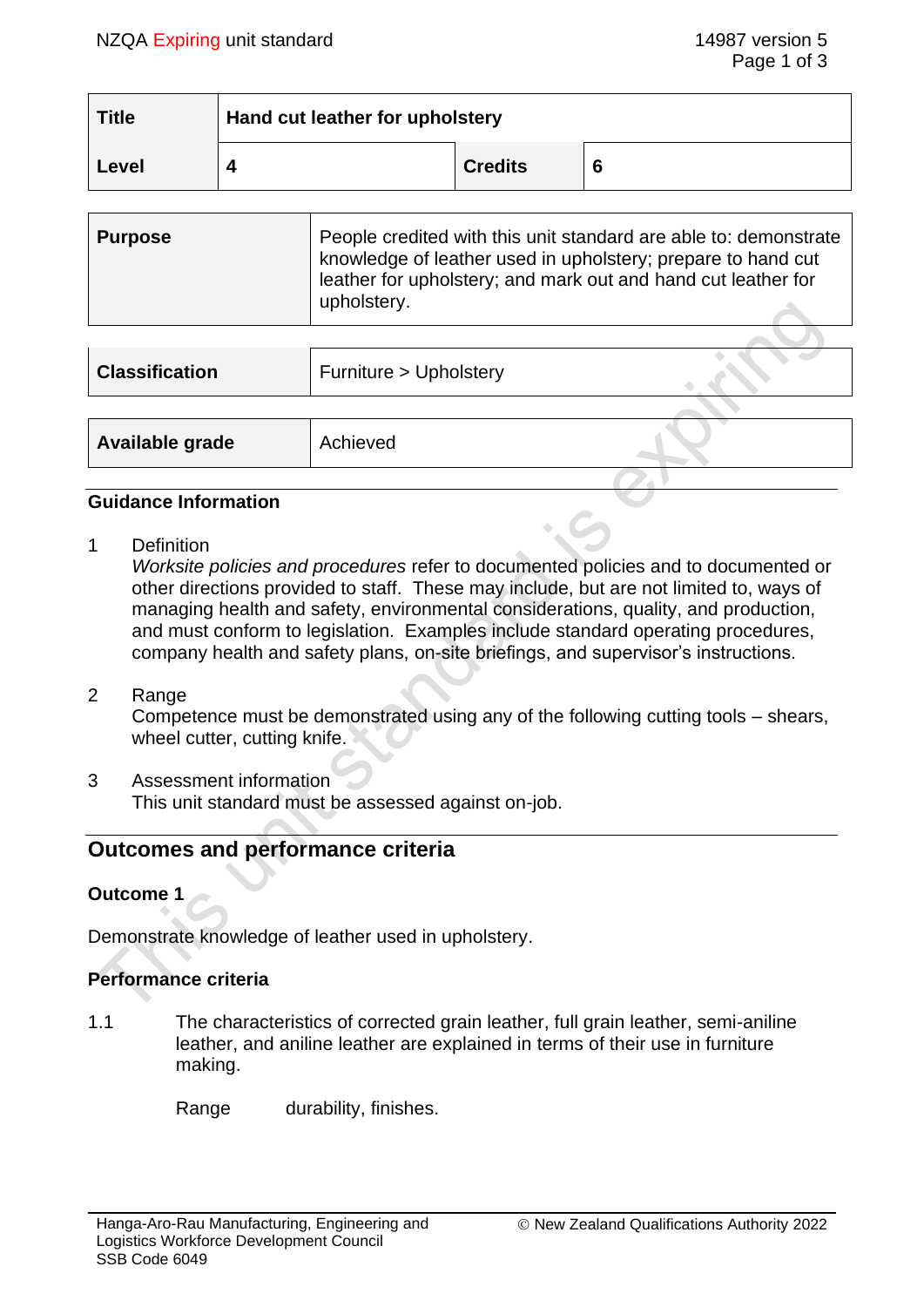1.2 Types of defects commonly found in leather are explained in terms of acceptability for the job.

> Range brand marks, tick marks, healed and unhealed scars, holes, particles in top surface, variances in grain.

#### **Outcome 2**

Prepare to hand cut leather for upholstery.

#### **Performance criteria**

2.1 Job specifications are obtained and explained in accordance with worksite policies and procedures.

Range leather to be used, furniture article, number of articles.

- 2.2 Tools and equipment for the job are obtained in accordance with job specifications and worksite policies and procedures.
- 2.3 Leather is selected in accordance with job specifications and factors that influence template layout are identified.

Range colour variations, defects, size of hide, meterage, parts of hide.

- 2.4 Templates are selected in accordance with job specifications.
- 2.5 Marking medium is selected in accordance with type of leather being used.
- 2.6 Cutting tool is selected in accordance with worksite policies and procedures.

## **Outcome 3**

Mark out and hand cut leather for upholstery.

## **Performance criteria**

- 3.1 Templates are placed on leather to ensure optimal use of hide in accordance with job specifications.
	- Range minimise waste, upholstery panels matched to appropriate part of hide, unacceptable defects hidden from view on finished product or not used.
- 3.2 Marker is used to mark out leather and label panels in accordance with job specifications and worksite policies and procedures.
	- Range clear lines, line up with pattern/template, tolerances.
- 3.3 Leather usage is recorded while marking out in accordance with worksite policies and procedures.